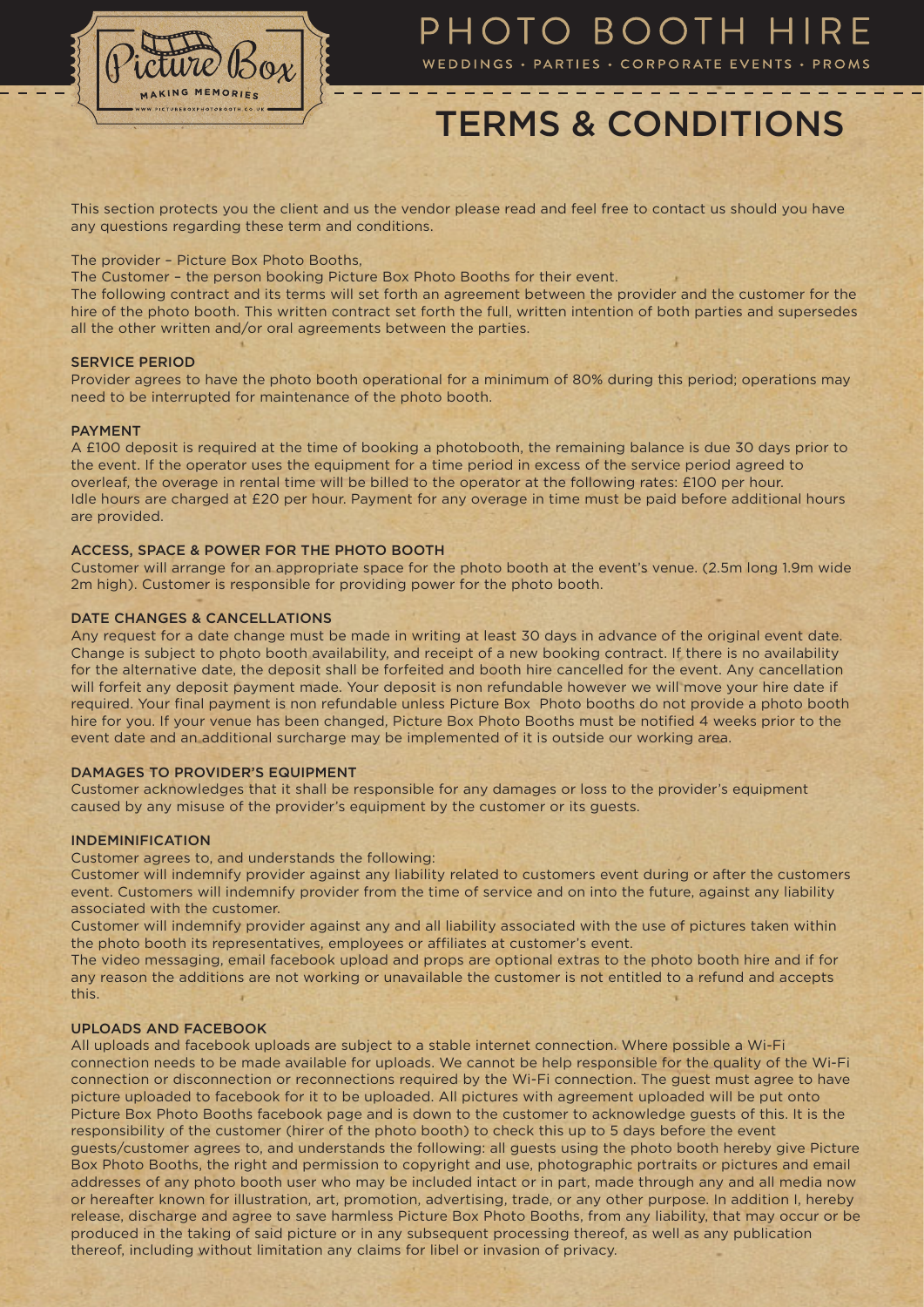

# PHOTO BOOTH HIRE

WEDDINGS · PARTIES · CORPORATE EVENTS · PROMS

# TERMS & CONDITIONS

USE OF THE PHOTO BOOTH

The hirer is to ensure the photo booth is used properly and ensure that it will be used safely and without risk of health, shall not remove or alter or permit removal or alternation of identification numbers or marks of the Photo Booth, and shall keep the photo booth properly protected and safe. Under no circumstance shall Picture Box Photo Booths have any liability of whatever kind of any defects resulting from wear and tear, accident, improper use by the hirer or users except in accordance with the instructions or advice from Picture Box Photo Booths. The hirer is to ensure the photo booth shall not be removed from both the location and the venue other than by Picture Box Photo Booth representative. The booths shall not be held liable for refusal or lack of any consent or permission. The photo booth shall at all times remain the property of Picture Box Photo Booths. The photo booth shall be delivered on the date of hire at which time Picture Box Photo Booths will ensure the photo booth is operational and in suitable condition for use. The contract on the day, or agreed alternative contact will sign the photo booth set up to confirm they agree the photo booth is operational and not damaged. The Picture Box Photo Booth representative has the right to refuse to deliver the photo booth if:

- It believes that the photo booth will not be used properly.
- The venue or location is believed to be unsafe or a risk to health.
- The venue or location is believed to possibly cause damage to the photo booth.
- The venue or location is believed to not be secure.
- The contact/alternative arranged contact on the day cannot be found to sign the photo booth set up note.
- If the contact/alternative arranged contact on the day refuses to sign the on day booth set up note.

The contact on the day has the right to refuse to accept the photo booth set up note if:

- They believe the photo booth to be unsafe or a risk to health.
- The photo booth is damaged to the point of being unsuitable.
- The photo booth arrives outside of the delivery timings listed on the booking form.
- Idle time requires the booth to be securely stored.

Once the booth is initially set up the booth cannot be moved. Moving the booth will incur an additional charge. We have taken every care to ensure that all items on our website are correct. We will not be held liable for any errors or inaccuracies which may occur through the website, facebook, email or verbally with a representative and will not be obliged to supply goods at any inaccurate price. We endeavour to be delayed. Where possible an attendant will contact the persons responsible to notify them. We will endeavour to run the booth over the allotted time to make up the correct hire time if possible. We cannot give any refunds for circumstances beyond our control. Extra Print Offers are for Album fills only. After the Album has been deemed to be completed by our Attendant the booth may be switched back to single print mode. The hirer is responsible for the booth whilst in situ. Any damage caused to the Booth or from use of the booth is the responsibility of the hirer.

### PRIVACY POLICY

We, at Picture Box Photo Booths treat the privacy of our visitors with the highest importance. This policy details the measures we take to preserving and safely guarding your privacy when you visit or communicate with our site or personnel. The Privacy Policy here has been approved and provided by the legal advice resource Legal Centre. We will not store any credit or debit card details. A detailed explanation of how we may store or otherwise use personal information about you is explained in this Privacy Policy. Regular updates of the Privacy Policy are completed, requiring you to check back on this Policy from time to time.

1. Information Collection Operation of this site may require collection and processing of the following data: 1.1 Visit details to our site or any resources used on our site are not limited to just location and traffic data, weblogs or other communication information. 1.2 Information given to us when you contact us for any reason. 1.3 Data offered by filled out forms on our site or personally, like a registration or purchase.

2. Cookies Our advertisers and we may have the occasion to collect information in regards to your computer for our services. The information is gained in a statistical manner for our use or advertisers on our site. Data gathered will not identify you personally. It is strictly aggregate statistical data about our visitors and how they used our resources on the site. No identifying personal information will be shared at any time via cookies. Close to the above, data gathering can be about general online use through a cookie file. When used, cookies are automatically placed in your hard drive where information transferred to your computer can be found. These cookies are designed to help us correct and improve our site's services or products for you. You may elect to decline all cookies via your computer. Every computer has the ability to decline file downloads like cookies. Your browser has an option to enable the declining of cookies. If you do decline cookie downloads you may be limited to certain areas of our site, as there are parts of our site that require cookies. Any of our advertisers may also have a use for cookies. We are not responsible, nor do we have control of the cookies downloaded from advertisements. They are downloaded only if you click on the advertisement.

3. Your Information and how it is used. Primarily, we collect and store data about you to help us provide better service and products to you. The following are purposes we may use your information for: 3.1 At anytime you request information from us via a form or other electronic transmission we may use your information to fulfill that